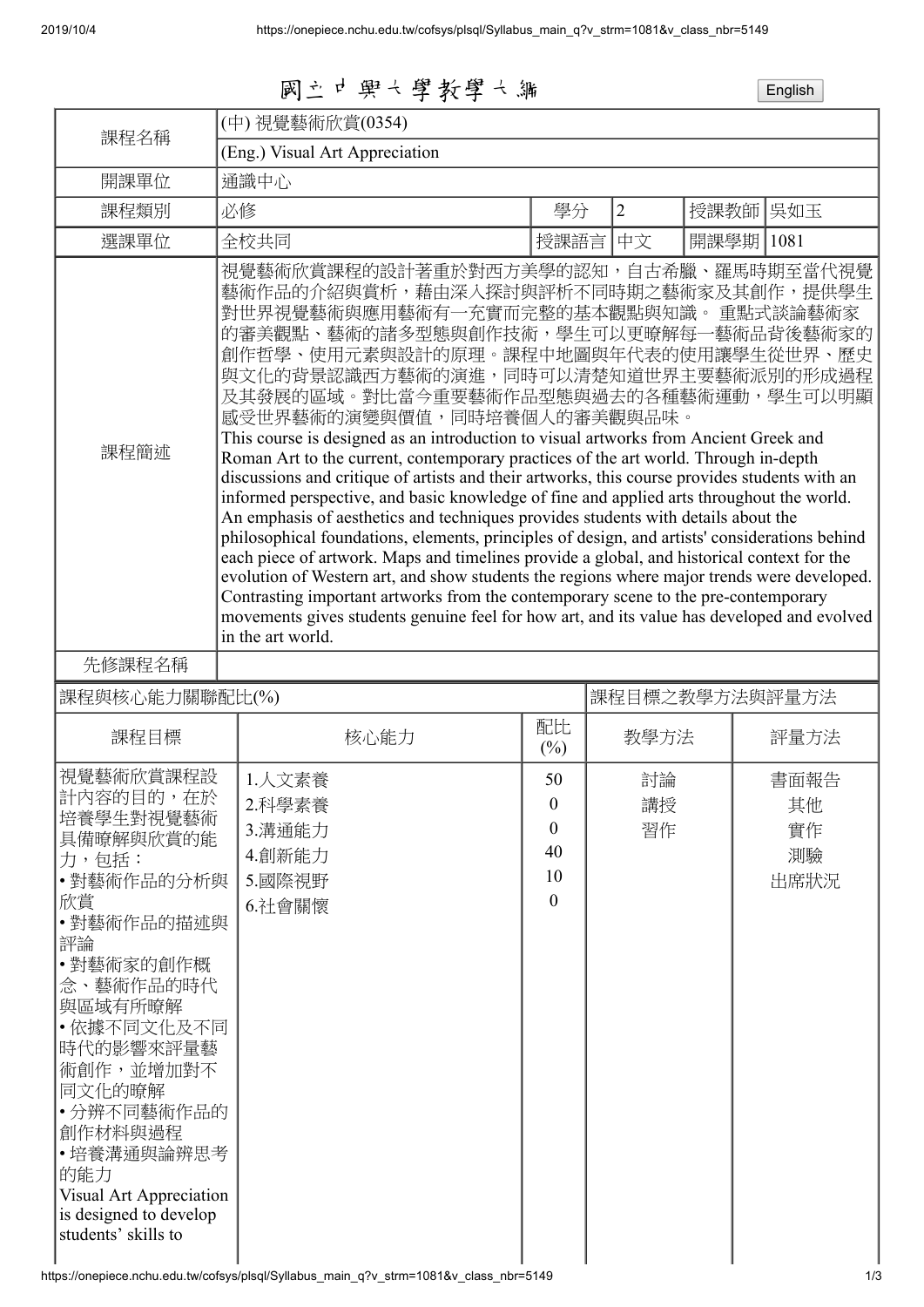| 2019/10/4 |  |
|-----------|--|

| 2019/10/4                                                               |                                                                                       | https://onepiece.nchu.edu.tw/cofsys/plsql/Syllabus main q?v strm=1081&v class nbr=5149 |  |  |  |     |  |  |
|-------------------------------------------------------------------------|---------------------------------------------------------------------------------------|----------------------------------------------------------------------------------------|--|--|--|-----|--|--|
| appreciate and                                                          |                                                                                       |                                                                                        |  |  |  |     |  |  |
|                                                                         | understand the visual                                                                 |                                                                                        |  |  |  |     |  |  |
|                                                                         | arts. By the end of the                                                               |                                                                                        |  |  |  |     |  |  |
|                                                                         | semester students will:                                                               |                                                                                        |  |  |  |     |  |  |
|                                                                         | • Perform a visual                                                                    |                                                                                        |  |  |  |     |  |  |
|                                                                         | analysis on a work of art                                                             |                                                                                        |  |  |  |     |  |  |
|                                                                         | in person and interact                                                                |                                                                                        |  |  |  |     |  |  |
|                                                                         | with that artwork.                                                                    |                                                                                        |  |  |  |     |  |  |
|                                                                         | • Develop skills to                                                                   |                                                                                        |  |  |  |     |  |  |
|                                                                         | evaluate a work of art                                                                |                                                                                        |  |  |  |     |  |  |
|                                                                         | and describe what they                                                                |                                                                                        |  |  |  |     |  |  |
| see to others.                                                          |                                                                                       |                                                                                        |  |  |  |     |  |  |
|                                                                         | • Recognize that a work                                                               |                                                                                        |  |  |  |     |  |  |
|                                                                         | of art reflects not only                                                              |                                                                                        |  |  |  |     |  |  |
|                                                                         | the ideas of the artist                                                               |                                                                                        |  |  |  |     |  |  |
|                                                                         |                                                                                       |                                                                                        |  |  |  |     |  |  |
|                                                                         | that made it, but also the                                                            |                                                                                        |  |  |  |     |  |  |
|                                                                         | time and place in which                                                               |                                                                                        |  |  |  |     |  |  |
| it was made.                                                            |                                                                                       |                                                                                        |  |  |  |     |  |  |
|                                                                         | • Assess value in a                                                                   |                                                                                        |  |  |  |     |  |  |
|                                                                         | variety of artworks from                                                              |                                                                                        |  |  |  |     |  |  |
|                                                                         | different cultures and                                                                |                                                                                        |  |  |  |     |  |  |
|                                                                         | times and by extension,                                                               |                                                                                        |  |  |  |     |  |  |
|                                                                         | gain a greater respect                                                                |                                                                                        |  |  |  |     |  |  |
|                                                                         | for various cultures.                                                                 |                                                                                        |  |  |  |     |  |  |
| • Distinguish the                                                       |                                                                                       |                                                                                        |  |  |  |     |  |  |
|                                                                         | processes and materials                                                               |                                                                                        |  |  |  |     |  |  |
|                                                                         | used in making different                                                              |                                                                                        |  |  |  |     |  |  |
|                                                                         | kinds of artworks.                                                                    |                                                                                        |  |  |  |     |  |  |
| • Develop                                                               |                                                                                       |                                                                                        |  |  |  |     |  |  |
|                                                                         | communication and                                                                     |                                                                                        |  |  |  |     |  |  |
|                                                                         | critical thinking skills.                                                             |                                                                                        |  |  |  |     |  |  |
|                                                                         |                                                                                       | 授課内容(單元名稱與內容、習作/每週授課、考試進度-共18週)                                                        |  |  |  |     |  |  |
|                                                                         |                                                                                       |                                                                                        |  |  |  |     |  |  |
|                                                                         |                                                                                       | ■ 中興大學視覺藝術欣賞教學進度(Course Schedule)                                                      |  |  |  |     |  |  |
|                                                                         | 週次Week 日期Date 課程內容                                                                    |                                                                                        |  |  |  |     |  |  |
|                                                                         |                                                                                       | 1 09/10 課程介紹 / 藝術欣賞導論 Course Introduction / Why Art Matters?                           |  |  |  |     |  |  |
|                                                                         |                                                                                       | 2 09/17 神話與藝術Art among Mythologies I: 古希臘、古羅馬藝術Ancient Greek & Roman Art               |  |  |  |     |  |  |
|                                                                         |                                                                                       | 3 09/24 神話與藝術Art among Mythologies II: 古希臘、古羅馬藝術Ancient Greek & Roman Art              |  |  |  |     |  |  |
|                                                                         |                                                                                       | 4 10/01 宗教對藝術的影響Art and Religion                                                       |  |  |  |     |  |  |
|                                                                         |                                                                                       | 拜占庭,羅馬式與歌德藝術Byzantine, Romanesque and Gothic Art                                       |  |  |  |     |  |  |
|                                                                         |                                                                                       | 5 10/08 宗教藝術與文藝復興 Renaissance                                                          |  |  |  |     |  |  |
|                                                                         | 6 10/15 文藝復興 Renaissance                                                              |                                                                                        |  |  |  |     |  |  |
|                                                                         |                                                                                       | 7 10/22 矯飾, 巴洛克, 洛可可與新古典主義Mannerism, Baroque, Rococo & Neoclassicism                   |  |  |  |     |  |  |
|                                                                         |                                                                                       |                                                                                        |  |  |  |     |  |  |
|                                                                         | 8 10/29 18、19世紀: 藝術革命 I/ 浪漫主義與寫實主義; 印象派與後印象派                                          |                                                                                        |  |  |  |     |  |  |
|                                                                         | The Art of Revolutions I / Romanticism & Realism; Impressionism & Post-Impressionism  |                                                                                        |  |  |  |     |  |  |
| 9 11/05 繳交期中報告(11月5日~12日) Midterm Paper Due (November 05~12)            |                                                                                       |                                                                                        |  |  |  |     |  |  |
| 18、19 世紀 :藝術革命 II/ 浪漫主義與寫實主義; 印象派與後印象派                                  |                                                                                       |                                                                                        |  |  |  |     |  |  |
|                                                                         | The Art of Revolutions II / Romanticism & Realism; Impressionism & Post-Impressionism |                                                                                        |  |  |  |     |  |  |
| 10 11/12 19、20世紀: 象徵主義與表現主義19 & 20 Century: Symbolism & Expressionism   |                                                                                       |                                                                                        |  |  |  |     |  |  |
| 11 11/19 20世紀現代藝術 (一) / 野獸派、原始派、立體派與未來派                                 |                                                                                       |                                                                                        |  |  |  |     |  |  |
| 20 Century Art: Modernism I / Fauvism, Primitivism, & Cubism & Futurism |                                                                                       |                                                                                        |  |  |  |     |  |  |
|                                                                         | 12 11/26 20 世紀現代藝術 (二) / 抽象藝術:極端(絕對)主義, 新造型主義與包浩斯                                     |                                                                                        |  |  |  |     |  |  |
|                                                                         |                                                                                       | 20 Century Art: Modernism II / Abstract & Nonobjective (nonrepresentational) Art:      |  |  |  |     |  |  |
|                                                                         | Suprematism, Neo-Plasticism & Bauhaus                                                 |                                                                                        |  |  |  |     |  |  |
|                                                                         | 13 12/03 20 世紀現代藝術 (三) / 達達主義與超現實主義                                                   |                                                                                        |  |  |  |     |  |  |
| 20 Century Art: Modernism II / Dadaism and Surrealism                   |                                                                                       |                                                                                        |  |  |  |     |  |  |
| 14 12/10 抽象表現藝術與極簡主義Abstract Expressionism & Minimalism                 |                                                                                       |                                                                                        |  |  |  |     |  |  |
| 15 12/17 普普藝術與概念藝術一 Pop Art & Conceptual Art I                          |                                                                                       |                                                                                        |  |  |  |     |  |  |
|                                                                         | 視覺元素與設計原理Visual Elements & Principles of Design                                       |                                                                                        |  |  |  |     |  |  |
|                                                                         |                                                                                       | 16 12/24 普普藝術與概念藝術二 Pop Art & Conceptual Art II                                        |  |  |  |     |  |  |
|                                                                         |                                                                                       | https://onepiece.nchu.edu.tw/cofsys/plsql/Syllabus_main_q?v_strm=1081&v_class_nbr=5149 |  |  |  | 2/3 |  |  |
|                                                                         |                                                                                       |                                                                                        |  |  |  |     |  |  |